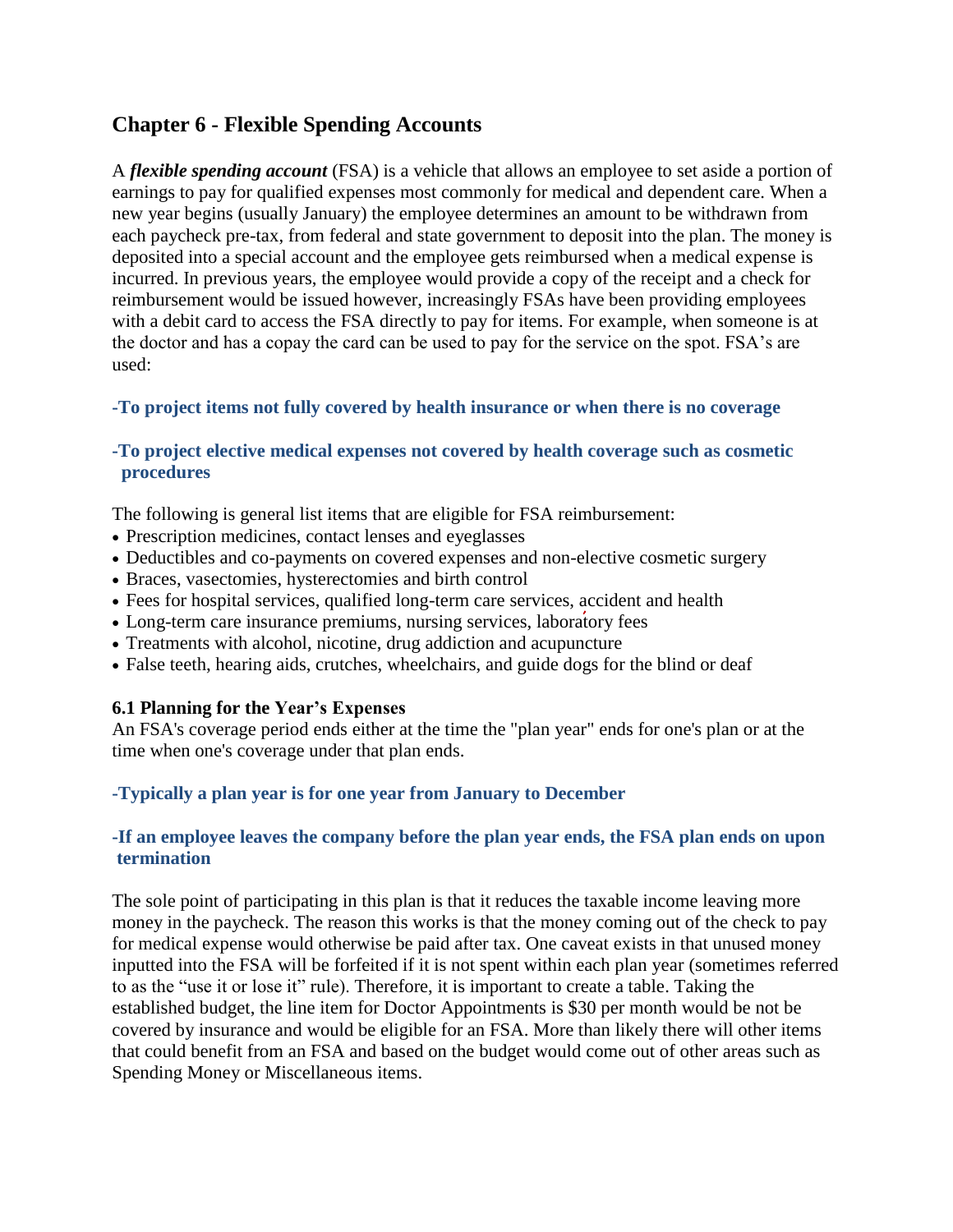| <b>Item</b>   | <b>Frequency</b> | <b>Amount</b> | <b>Yearly Cost</b> |
|---------------|------------------|---------------|--------------------|
| Office Copays |                  | \$30          | \$360              |
| Deductibles   |                  | \$200         | \$200              |
| Prescriptions | 1 າ              | \$13          | \$158              |

In Figure above shows that the total projected cost comes to \$718 for the year or \$59.83 a month:

### **\$720 / 12 month = \$59.83 month (\$60 rounded)**

### **\$720 / 26 paychecks = \$27.69 (\$28 rounded)**

This now changes the line item from \$30 to \$60.

| II Name            | <b>Amount</b> |
|--------------------|---------------|
| <b>Health Care</b> |               |

#### **6.2 The Pretax Advantage**

FSA contributions are not based on a percentage deduction like a 401k rather the amount withdrawn is a fixed amount each paycheck. With a \$60 per month projection this amount can be offset. Taking the income and taxes from Chapter 2, the FSA will increase the take home pay based on the biweekly schedule.

#### *Chapter 2's calculation:*

*-First, the gross pay is multiplied by*  $3\% \rightarrow $3,077 \times 3\% = $92$ *-Second, the \$92 (401(k)) is subtracted from the \$3,077 → \$3,077 - \$92 = \$2,985 -Third, the \$2,985 is multiplied by the 25% tax rate → \$2,985 x .25 = \$746 -Fourth, the \$746 is subtracted from \$2,985 → \$2,985 - \$746 = \$2,239*

#### *FSA calculation:*

*-First, the gross pay is multiplied by*  $3\% \rightarrow $3,077 \times 3\% = $92$ *-Second, the \$92(401(k)) is subtracted from the \$3,077 → \$3,077 - \$92 = \$2,985 -Third, the gross pay is subtracted by \$28 (FSA)*  $\rightarrow$  *\$2,985 - \$28 = \$2,957 -Fourth, the \$2,957 is multiplied by the 25% tax rate → \$2,957 x .25 = \$739 -Fifth, the \$739 is subtracted from \$2,958 → \$2,958 - \$739 = \$2,218*

The difference in the paycheck is \$21 less in take home pay (\$2,239 - \$2,218) comes to \$546 for the year and an average of \$45.50 (\$46 rounded) monthly.

### 26 paychecks x  $$21 = $546 \rightarrow 546 / 12 = $45.5$  (\$46 rounded)

Being that the take home pay is lower by \$42 in 10 of the 12 budget months (in 2 of the 12 months it will be \$63), the advantage is the \$56 deposited in the FSA. (In two of the 12 months it will be \$84) This puts additional money back into the budget due to the lower cost basis for the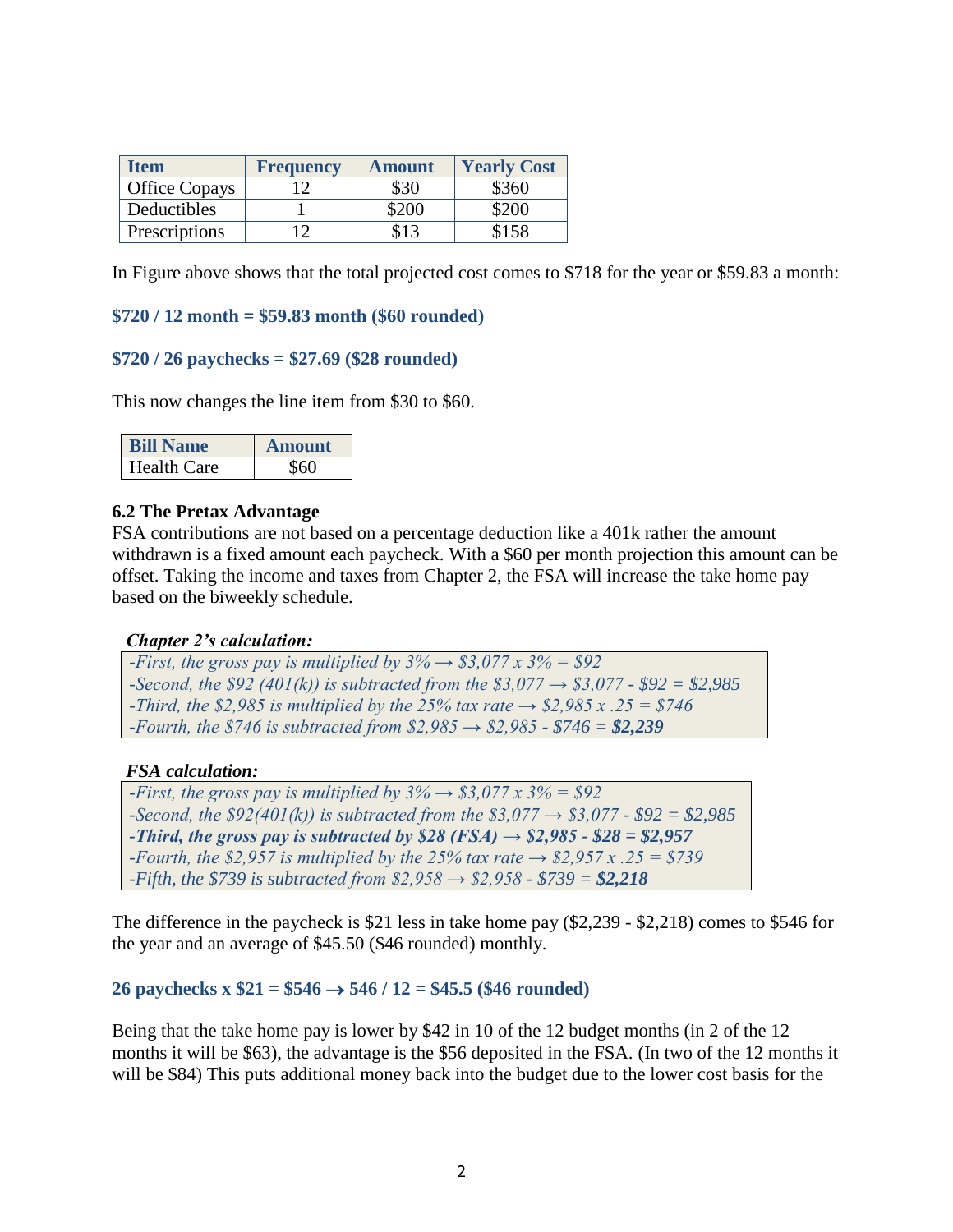medical expenses. In effect \$546 covers \$720 in payments saving \$174 for the year; reduced: roughly every \$.33 covers \$.40 in payments or a *17% discount*.

## *The Budget in 10 of the 12 budget months:*

There will be a \$14 gain in the budget however, there will be a \$4 gap between the \$60 in costs and the \$56 deposited in the FSA. In effect, the disposable cash is reduced from \$14 to \$10 when the bill is paid.

| <b>Prior Scenario</b>        |                |                          |         |
|------------------------------|----------------|--------------------------|---------|
| <b>Bill Name</b>             | <b>Project</b> | <b>Income / Expenses</b> |         |
| Health Care (Jan)            | \$30           | To Deposit               | \$4,478 |
|                              |                | Remain                   | \$4,478 |
|                              |                | Gain/Loss                | \$0     |
| <b>New Scenario with FSA</b> |                |                          |         |
| <b>Bill Name</b>             | <b>Project</b> | <b>Income / Expenses</b> |         |
| Health Care (Jan)            | \$60           | Sub Total                | \$4,436 |
|                              |                | In FSA                   | \$56    |
|                              |                | New Deposit Total        | \$4,492 |
|                              |                | Remain                   | \$4,478 |
|                              |                | Gain/Loss                | \$14    |

## *The Budget in 2 of the 12 budget months:*

There will be \$42 gain in the budget and an additional gain of \$28 in the FSA.

| Scenario with FSA in a bonus check month |                |                              |         |
|------------------------------------------|----------------|------------------------------|---------|
| <b>Bill Name</b>                         | <b>Project</b> | <b>Income / Expenses</b>     |         |
| Health Care (June)                       | \$60           | Sub Total                    | \$6,654 |
|                                          |                | In FSA                       | \$84    |
|                                          |                | New Deposit Total            | \$6,738 |
|                                          |                | <b>Bonus to Supplemental</b> | \$2,218 |
|                                          |                | <b>New Deposit Total</b>     | 4,520   |
|                                          |                | Remain                       | \$4,478 |
|                                          |                | Gain/Loss                    | \$42    |

With the scenario occurring twice is erases the \$4 gap in 10 of the 12 budget months.

## **10 months: \$56 in FSA, \$60 budgeted = -\$4 → \$10 x \$-4 = (- \$40)**

## **2 months: \$168 in FSA, \$120 budgeted = \$48 → \$48 - \$40 = \$8 gain throughout a year's budget cycle**

Being that \$4 is made up from disposable cash in 10 months, in the two bonus check months the disposable cash will remain at \$42 as there will be a surplus.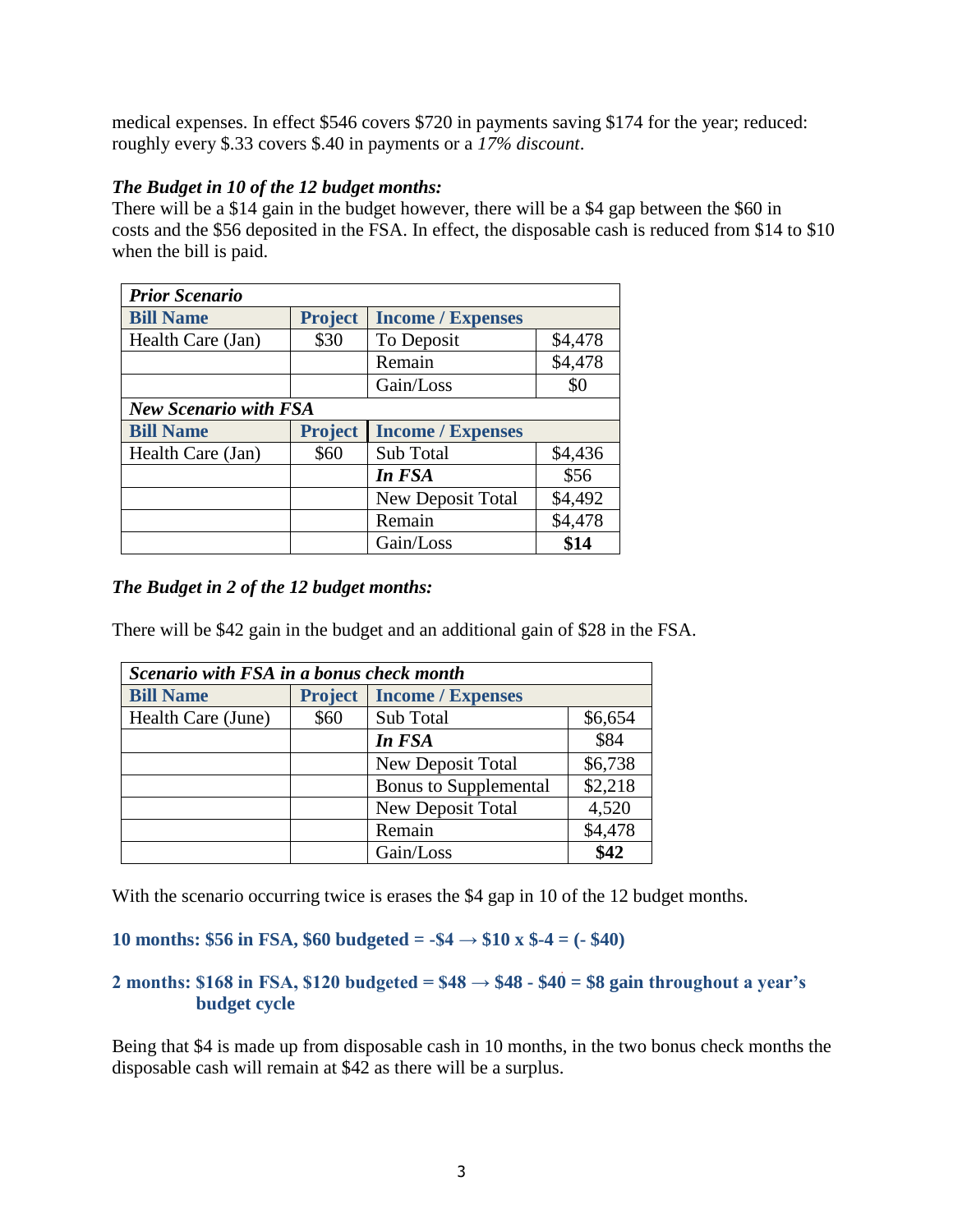| <b>Month</b>  | <b>Cost</b> | In FSA | <b>From Budget</b> | <b>New FSA Balance</b> |
|---------------|-------------|--------|--------------------|------------------------|
| Jan           | \$60        | \$56   | \$4                | \$0                    |
| Feb           | \$60        | \$56   | \$4                | \$0                    |
| Mar           | \$60        | \$56   | \$4                | \$0                    |
| Apr           | \$60        | \$84   | \$0                | \$24                   |
| May           | \$60        | \$80   | \$0                | \$20                   |
| Jun           | \$60        | \$76   | \$0                | \$16                   |
| Jul           | \$60        | \$72   | \$0                | \$12                   |
| Aug           | \$60        | \$68   | \$0                | \$8                    |
| Sep           | \$60        | \$64   | \$0                | \$4                    |
| <b>Oct</b>    | \$60        | \$88   | \$0                | \$28                   |
| <b>Nov</b>    | \$60        | \$84   | \$0                | \$24                   |
| Dec           | \$60        | \$80   | \$0                | \$20                   |
| <b>Totals</b> | \$720       | \$728  | \$12               | \$20                   |

## *ALWAYS CHECK THE MATH:*

*\*The \$8 (gain) from the Cost and in FSA columns occurs due rounding up on paychecks and projected bills however, using this method will not put any actual total in the negative as long as projected bills are not rounded down. In addition, due to not having a surplus until April the \$12 in cash paid out to make up the difference is made up later in the year due to the bonus paychecks. By doing this, the actual bills come in a few dollars above the projection creating the \$20 surplus through a one-year budget cycle.*

## **6.3 Spending the Money before the FSA is Funded**

FSAs allow money to withdrawn to pay for expenses before it is fully funded as long as the total amount does not exceed the plan year limit. Taking the budgeted projected health care costs for the year at \$720, suppose after the first three months of the plan year Jasper has \$180 in the FSA account, then a slip and fall occurs requiring stitches resulting in an out-of-pocket cost of \$200. Jasper is short \$20 however, the entire \$200 will be funded because federal guidelines allow this as long as it does not surpass the total amount that was pledged for at the beginning of the plan year.

### **6.4 Planning and Unforeseen Funds**

As previously mentioned, the drawback to FSAs is that all of the money set aside each year has to be used or it will be forfeited. (Some businesses follow a fiscal year) This is why it is extremely important to plan as accurate as possible as per the medical expenses. For some it is better to come in under budget because all of the money put aside will be used. Coming in over budget means more medical services were required which no one wants. Overall, the real advantage of having additional funds to use is that it allows for people to take care of other needs such as stocking up on contact lenses, cosmetic procedures or elective surgery.